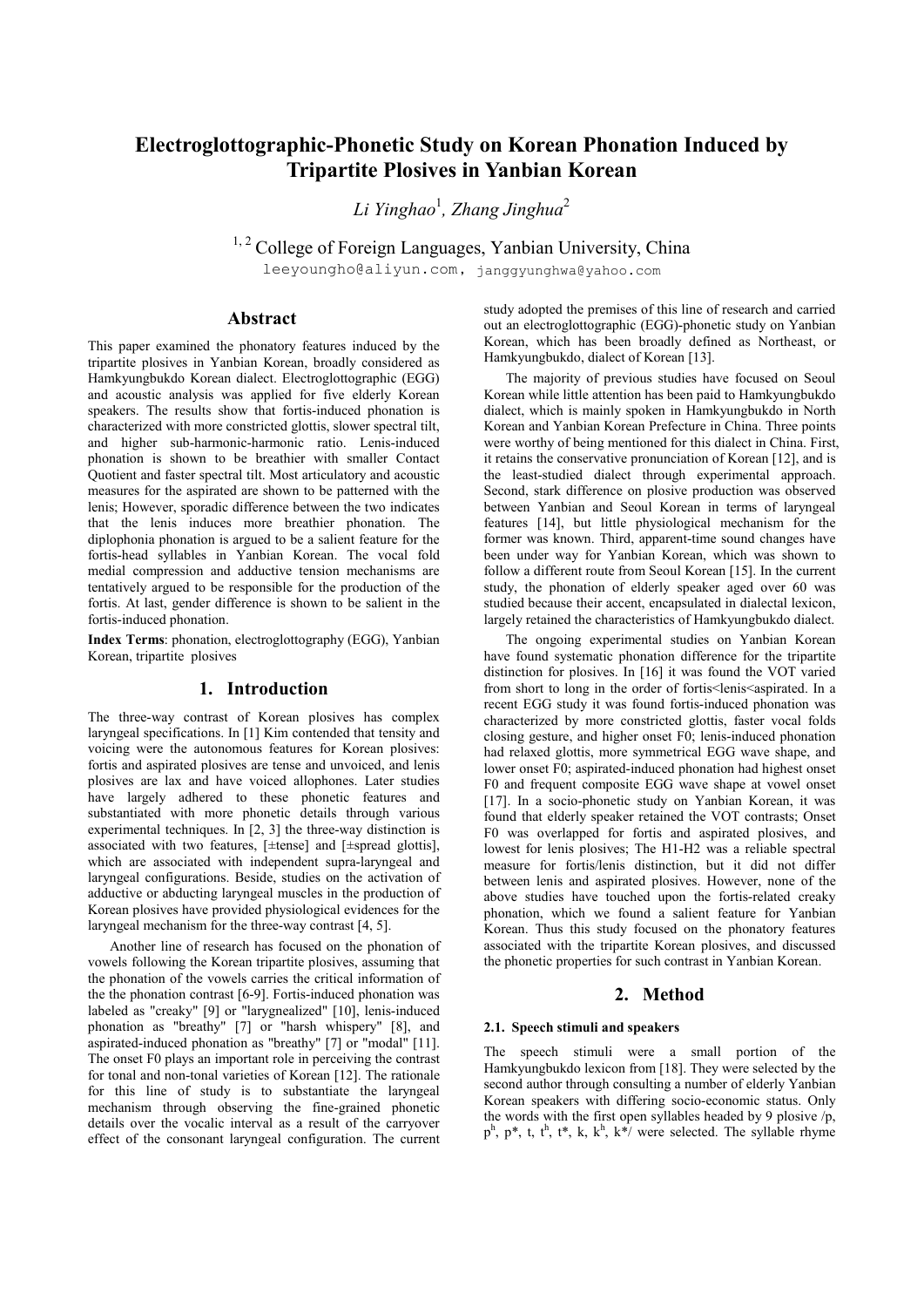consisted of either single vowels or combinations of a glide and a vowel ( $[i \land (\exists)]$  as an example). Since words in Hamkyungbukdo are tonally specified with a high tone in citation form, normally at the final or penultimate position, the initial syllable with a high tone was excluded. Additionally, the frequencies for the 9 Korean plosives were unbalanced, with lenis velar plosive having highest frequency and fortis and aspirated having lower frequency in the first syllables of Hamkyungbukdo words.

Two male speakers (M1 and M2) aged 78 and 61 respectively, and three female speakers (F1, F2, and F3) aged between 86 and 61, participated into the experiment. M1 and F1 were born in Hamkyungbukdo in North Korea, and immigrated into Yanbian in their childhood. M2, F2 and F3 were born and brought up in Yanbian. All speakers used Yanbian Korean in daily communication, and their proficiency of Chinese was far inferior to their native language except M1. Their accent was judged to be the vernacular Yanbian Korean. All speakers reported no voice pathology or disorders, and were paid for the participation.

### **2.2. Recording and annotation**

The speakers were instructed to read the word list at comforttable speech rate. Each recording session was limited to 15-20 minutes with inter-session rest time lasting for 5-10 minutes. The number of word varied among speakers because they were instructed to read familiar words. Recording time length was cut short for F1 who was 86.

EGG and acoustic signals were recorded simultaneously on Audition with a sampling rate of 44100 Hz. The EGG signal was acquired by Laryngograph EGG-D200. The acoustic signal was acquired by a head-mounted AKG condenser micro-phone and was fed into the EGG-D200.



<span id="page-1-0"></span>Figure 1: *Pre-vocalic EGG pulsation (a) and diplophonia EGG wave shape (b).* 

The speech samples were screened for excluding pronunciation errors or ambiguous pronunciations. After screening, 1,183 words spoken by five speakers were selected and submitted for phonetic analysis. The EGG and acoustic signals were annotated in PRAAT [19]. For fortis plosives, the first periodic pulsation in acoustic waveform was taken as the start of vowels. Two types of EGG wave shape were annotated. The first was the pre-vocalic EGG pulsation, which is indicative of laryngealization [\(Figure 1\(](#page-1-0)a)). The second was the diplophonia EGG wave shape starting from vowel onset and possibly covered the whole syllable [\(Figure 1\(](#page-1-0)b)). The demarcation for syllables headed by lenis or aspirated was determined by the first periodic pulsation in both EGG and acoustic waveforms. For the latter, the aspirated interval manifested at vowel initial interval was included as long as consecutive periodic low-amplitude EGG pulsations were identified.

#### **2.3. Data acquisition and statistical analysis**

 $CQ_{EGG}$  and  $SQ_{EGG}$  were obtained via mixed method [20]. The glottal closure instant (GCI) was determined by positive maximum in derivative EGG (DEGG), and the glottal opening instant (GOI) was at the 3/7 threshold in the EGG decontacting phase. CQ<sub>EGG</sub> is the ratio of the duration of closed phase (Between a GCI and a following GOI) to period. This measure has been considered to reliably reflect the glottal constriction. SQ<sub>EGG</sub> was defined differently from previous studies. It was measured as the ratio of the duration of contacting phase to that of decontacting phase, divided by the point of peak EGG in the closed phase [21]. This measure reflects the skewness of EGG waveform.  $F0_{EGG}$  was calculated as the reciprocal of the duration between two consecutive GCIs. The Peak Increase of Contact (PIC) was determined by the positive peak in the DEGG, which reflects the peak rate of increase of vocal fold contact [22]. Three consecutive values for  $CQ_{EGG}$ ,  $SQ_{EGG}$  and PIC at initial, middle and final portion of syllable interval were averaged respectively and z-scored for each speaker. Only initial and medial averages were submitted to statistical analysis. The onset  $F0_{EGG}$  was also zscored to normalize the inter-personal variation.

The acoustic measures included H1\*-H2\*, H4\*-H2K\*, H1\*-A1\*, H1\*-A3\*, H2\*-H4\*, H2K-H5K\*, H1\*-A2\*, Cepstral Peak Prominence (CPP), Harmonic-to-Noise Ratio (HNR), and Sub-harmonic-to-Harmonic Ratio (SHR). The measures were obtained via VoiceSauce [23], and their relevance to phonation was detailed in [24]. The spectral measures of vowels were adjusted in VoiceSauce. Each acoustic measure was averaged for initial, medial, and final one third portion of syllable respectively, and the z-scored data for the first two portions were used for analysis.

Generalized Linear Model in SPSS 22 was applied for main effect and interaction effect. The fixed factors include manner of plosive and gender. One-way ANOVA was administered for simple effect in case of significant interaction effect, and Bonferroni method was used for post-hoc comparison tests.

### **3. Results**

### **3.1. EGG measures**

[Table 1](#page-1-1) shows the GLM results for the main effects of manner, gender, and their interaction on EGG measures. The main effect of manner is significant for  $CQ_{EGG}$  and PIC at both positions. The main effect of gender is significant for  $CQ_{EGG}$ at middle position, and SQEGG and PIC at initial position. The manner by gender interaction is found for PIC at initial position, and all three measures at middle position.

<span id="page-1-1"></span>Table 1: *The p values for main and interaction effects on EGG measures*.

| <b>Position</b> | Measure                      | Manner | Gender | Manner*Gender |
|-----------------|------------------------------|--------|--------|---------------|
| Initial         | $CQ_{EGG}$                   | 0.000  | 0.254  | 0.563         |
|                 | $SQ_{EGG}$                   | 0.105  | 0.000  | 0.084         |
|                 | <b>PIC</b>                   | 0.000  | 0.000  | 0.000         |
|                 | $FO_{EGG}$                   | 0.000  | 0.021  | 0.000         |
| Middle          | CO <sub>EGG</sub>            | 0.000  | 0.000  | 0.011         |
|                 | $\mathrm{SQ}_{\mathrm{EGG}}$ | 0.887  | 0.558  | 0.000         |
|                 | PIC                          | 0.001  | 0.165  | 0.000         |

[Figure 1](#page-1-0) shows the averaged z-scored EGG measures by plosive manner and gender. The fortis induces significantly higher  $CQ_{EGG}$  than the lenis at both positions regardless of gender. The aspirated is patterned with the lenis at onset, but in the middle position it is patterned with the lenis for female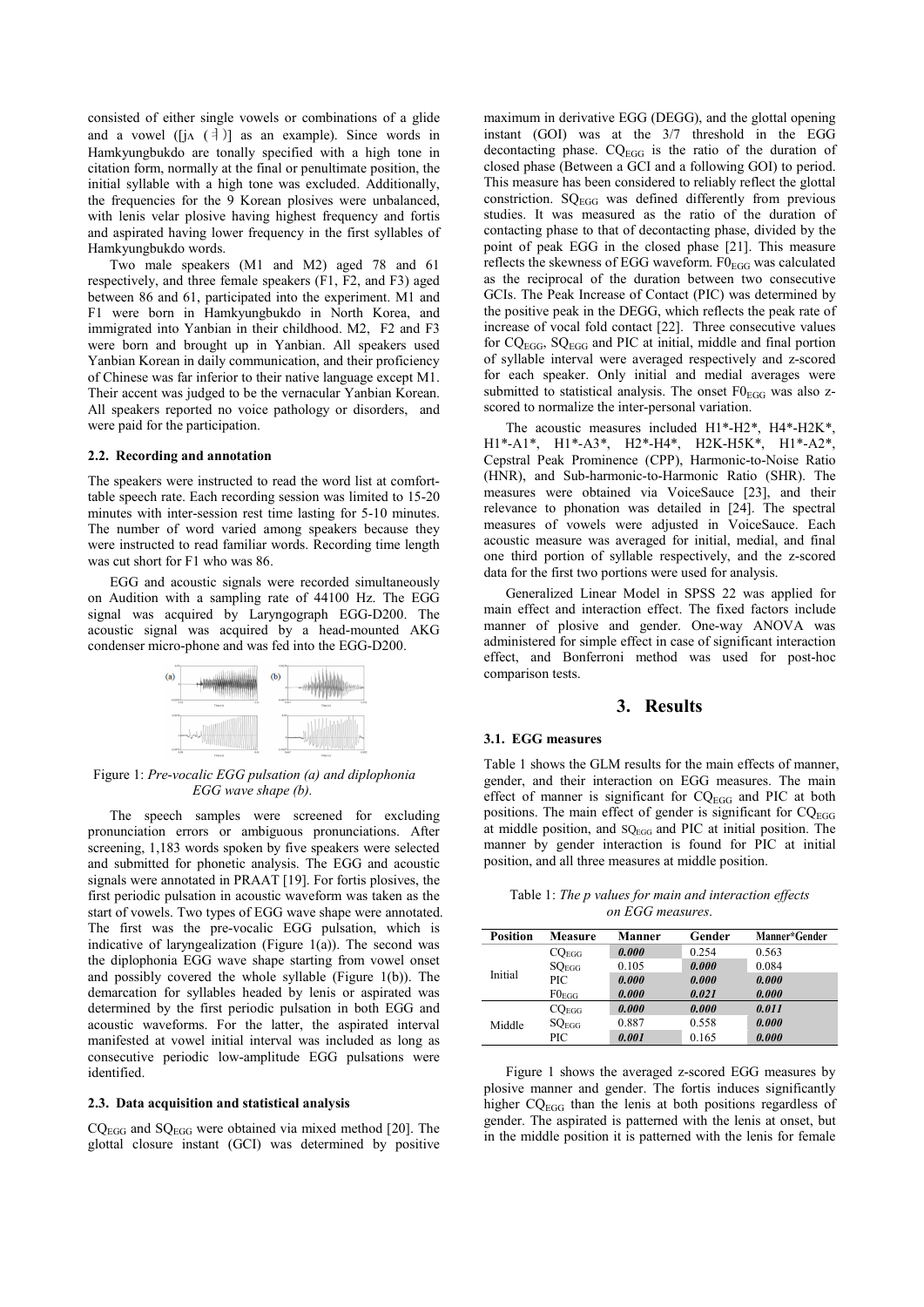speakers and with the fortis for male speakers [\(Figure 2\(](#page-2-0)a, d)).  $SQ_{EGG}$  is shown to be a less reliable measure for fortis/lenis distinction, and the significant interaction derives from gender-related patterning of the aspirated with the fortis or lenis [\(Figure 2\(](#page-2-0)b, e)). PIC is shown to effectively distinguish the fortis/lenis contrast for female speakers with significantly lower PIC for the fortis versus the lenis. The aspirated is patterned with the lenis for female speakers, indicating breathy phonation for the two manners compared with the fortis [22]. A different picture arises for male speakers in terms the fortis/lenis distinction: while no significant difference was found at onset, the fortis brings about significantly higher PIC at middle position. The aspirated induced breathy phonation at the onset, complying with the data for female speakers, but is patterned with the fortis [\(Figure 2\(](#page-2-0)c, f)).

These results suggest that the fortis plosives induce more constricted glottis whereas lenis and aspirated plosive induce less constricted glottis at two positions; Aspirated-induced phonation shows gender-related variation in the course of syllables. The ineffectiveness of SQ<sub>EGG</sub> in the fortis/lenis distinction and the patterning regarding the aspirated with the other two classes is unexpected, for the lenis was found to induce more symmetrical EGG wave shape in our previous study [17]. This might be attributed to the physiological aging effect [25-27]. PIC is proved to be an effective measure in distinguishing breathy phonation from more "laryngealized" phonation for female at both position, and for male speakers at onset. However, these results are tentative due to the limited number of speakers, and lack of comparison with the data from younger and middle-aged speakers.



<span id="page-2-0"></span>Figure 2: *Averages of z-scored EGG measures by plosive manner and gender (Error bars stand for standard error of the mean).*

The manner factor significantly affects onset  $F0_{EGG}$ , which is interacted with gender factor. Separate one-way ANOVA results show that the aspirated brings about significantly higher  $F0_{EGG}$  than the lenis across genders [\(Figure 2\(](#page-2-0)g)). However, the patterning for the fortis-induced  $F0_{EGG}$  is different between genders. For female speakers, the fortis is patterned with the lenis and induces significant lower  $F0_{EGG}$ than the aspirated. For male speakers the fortis is patterned with the aspirated and induces significant higher  $F0_{EGG}$  than the lenis. While the aspirated/lenis contrast in onset F0

complies with previous study (See [9] for a review), the patterning of the fortis needs further explanation.

In our EGG data, four patterns of EGG wave shape were identified for fortis-induced phonation. The first type (Type I) is characterized by the one or two EGG pulsations either before plosive release or before vowel onset [\(Figure 1](#page-1-0) (a)), which resembles vowel-initiated words and is suggestive of laryngealization. The second type (Type II) is characterized by the diplophonia phonation with periodic variation for EGG amplitude [\(Figure 1](#page-1-0) (b)). This type of EGG waveform corresponds with the creaky phonation. The third type (Type III) is characterized by the combination of Type I and Type II. The fourth type (Type IV) has neither pre-vocalic EGG pulsation nor diplophonia phonation over the vocalic interval. This suggests multiple laryngeal realizations for the production of the fortis in Yanbian Korean.

<span id="page-2-1"></span>Table 2: *Frequency of the four types in percentage by fortis plosives and speakers.* 

| Fortis   | Type     | F1       | F <sub>2</sub> | F3       | M1       | $\bf M2$ |
|----------|----------|----------|----------------|----------|----------|----------|
| $/p^*/$  | Type I   | $\theta$ | 25             | 50       | 100      | 100      |
|          | Type II  | 60       | 0              | 10       | $\theta$ | $\theta$ |
|          | Type III | 40       | 75             | 0        | 0        | 0        |
|          | Type IV  | $\theta$ | 0              | 40       | 0        | 0        |
| $/t^{*}$ | Type I   | $\theta$ | 33             | 25       | 100      | 86       |
|          | Type II  | $\theta$ | 33             | $\Omega$ | $\Omega$ | 0        |
|          | Type III | 100      | 22             | $\theta$ | $\Omega$ | $\theta$ |
|          | Type IV  | $\theta$ | 11             | 75       | 0        | 14       |
| $/k*/$   | Type I   | 29       | 23             | 61       | 88       | 76       |
|          | Type II  | 29       | 35             | $\Omega$ | $\theta$ | $\theta$ |
|          | Type III | 42       | 23             | $\Omega$ | 12       | 24       |
|          | Type IV  | $\theta$ | 19             | 39       | 0        | $\theta$ |

[Table 2](#page-2-1) shows the frequency of four types of EGG realization for the fortis. It can be seen that the laryngeal behavior associated with the fortis differs considerably across speakers and fortis plosives. Male speakers show predominately high frequency for pre-vocalic EGG pulsation, indicating the longitudinal tensing mechanism [28]; The frequency of the diplophonia phonation slightly increases for fortis velar plosives. Considerable variation is found for female speakers. For F1 and F2 the majority of tokens fall into Type II or Type III category, suggestive of the medial compression and adductive tension mechanism responsible for low F0. However, F3 tends to laryngealize the fortis. These frequency distribution of the realization for the fortis corresponds with the gender-related  $F0_{EGG}$  results. The lower  $FO_{EGG}$  for female speakers is strongly associated with diplophonia phonation. On the contrary, male speakers tend to laryngealize the fortis in their production, which leads to higher vowel onset F0.

#### **3.2. Acoustic measures**

Several observations emerge from [Table 3](#page-3-0) which shows the GLM results for the main effects of meaner, gender, and their interaction on acoustic measures. First, the GLM results show predominate main effect of manner on spectral measures, except H2\*-H4\* at both positions and H4\*-H2K\* in middle position. The sole significant interaction was found for H1\*- H2\* at both portions. One-way ANOVA results indicate that the fortis induce significant lower H1\*-H2\* than the lenis across genders at both positions. The significant interaction is largely caused by the patterning of the aspirated for two genders. The aspirated is generally patterned with the lenis for female, and is intermittent between the fortis and the lenis at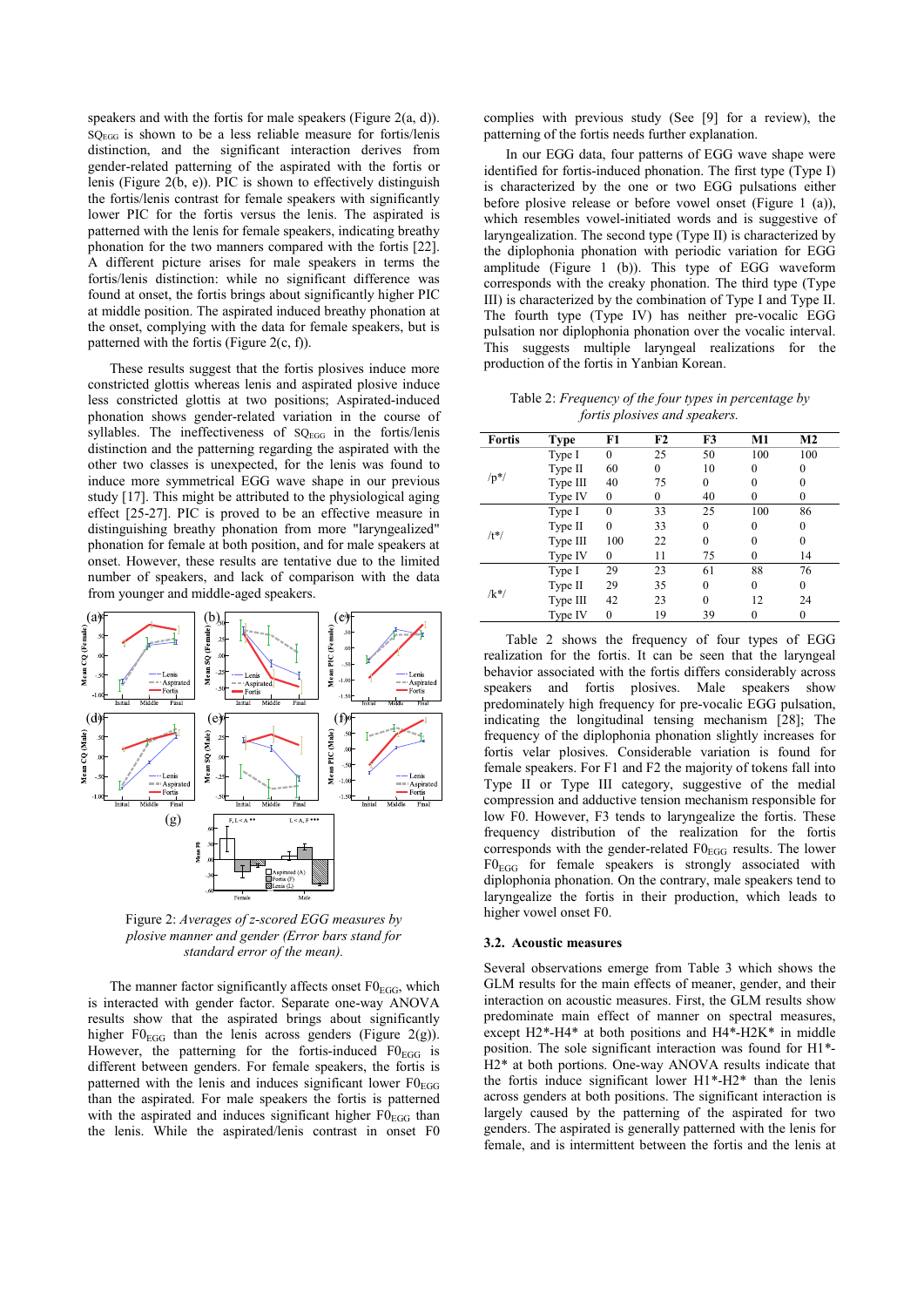onset position for male speaker (See [Figure 3](#page-3-1) (a, b)). The H1\*-A1\*, H1\*-A2\* and H1\*-A3\* differ significantly between the fortis and lenis at both positions. The aspirated is generally patterned with the lenis [\(Figure 3](#page-3-1) (c-e)). The fortis induces significantly lower H4\*-H2K\* than the aspirated at onset position, but no significant difference is found between the fortis and the lenis [\(Figure 3](#page-3-1) (f)). H2K\*-H5K\* does not differ between the fortis and the lenis, but is significantly lower for the aspirated [\(Figure 3](#page-3-1) (g)). Altogether, the spectral measures converge to show that the fortis brings about slower spectral tilt and thus greater vocal fold effort than the lenis does. The lenis tends to bring about more breathier phonation compared with the aspirated, which is already breathier than the fortis.

<span id="page-3-0"></span>Table 3: *The p values for main and interaction effects on acoustic measures*.

| <b>Position</b> | Measure         | Manner | Gender | Manner*Gender |
|-----------------|-----------------|--------|--------|---------------|
|                 | $H1* - H2*$     | 0.000  | 0.189  | 0.002         |
|                 | $H2*-H4*$       | 0.820  | 0.243  | 0.853         |
|                 | $H1*-A1*$       | 0.000  | 0.692  | 0.717         |
|                 | $H1*-A2*$       | 0.000  | 0.282  | 0.602         |
|                 | $H1*-A3*$       | 0.000  | 0.727  | 0.182         |
|                 | $H4*-H2K*$      | 0.028  | 0.09   | 0.564         |
| Initial         | $H2K*-H5K*$     | 0.010  | 0.772  | 0.088         |
|                 | <b>CPP</b>      | 0.109  | 0.012  | 0.000         |
|                 | $HNR0-0.5kHz$   | 0.013  | 0.002  | 0.000         |
|                 | $HNR0-1.5kHz$   | 0.310  | 0.000  | 0.000         |
|                 | $HNR0 - 2.5kHz$ | 0.082  | 0.004  | 0.000         |
|                 | $HNR0-3.5kHz$   | 0.065  | 0.001  | 0.000         |
|                 | <b>SHR</b>      | 0.000  | 0.162  | 0.410         |
|                 | $H1*-H2*$       | 0.000  | 0.054  | 0.033         |
|                 | $H2*-H4*$       | 0.908  | 0.738  | 0.956         |
|                 | $H1*-A1*$       | 0.000  | 0.976  | 0.909         |
|                 | $H1*-A2*$       | 0.000  | 0.307  | 0.125         |
|                 | $H1*-A3*$       | 0.000  | 0.837  | 0.180         |
|                 | $H4*-H2K*$      | 0.157  | 0.600  | 0.455         |
| Middle          | $H2K*-H5K*$     | 0.007  | 0.546  | 0.213         |
|                 | <b>CPP</b>      | 0.439  | 0.794  | 0.000         |
|                 | $HNR0-0.5kHz$   | 0.025  | 0.242  | 0.000         |
|                 | HNR0-1.5kHz     | 0.524  | 0.090  | 0.000         |
|                 | HNR0-2.5kHz     | 0.619  | 0.271  | 0.000         |
|                 | $HNR0-3.5kHz$   | 0.682  | 0.262  | 0.000         |
|                 | <b>SHR</b>      | 0.000  | 0.188  | 0.782         |

Second, the CPP and the HNR measures are shown to be more related with gender. Female speakers generally produce lower values for the fortis versus lenis whereas the reverse is true for male speakers at both positions, indicating that noise component is much salient for female speakers [\(Figure 3](#page-3-1) (hk)). Third, the SHR measure is shown to be significantly affected by the manner factor regardless of gender [\(Figure 3](#page-3-1) (l)). The fortis induces significant higher SHR than lenis plosives at two positions while no significant difference is found between the lenis and aspirated.

# **4. Discussion and conclusion**

The EGG-acoustic properties of vocalic phonation are shown to be affected by the tripartite plosives in Yanbian Korean. A novel finding is that the fortis incurs the diplophonia phonation, which is seldom reported in previous studies. Though diplophonia is generally considered pathologicallyrelated, it is by no means a rare phonetic property. This type of creakiness is termed as "double-pulse creak" [29], and is manifested as glottalization at prosodic boundaries [30]. Physiologically, it might be involved with both ventricular and vocal fold vibration [31, 32]. Besides, four types of EGG waveform are identified for fortis-incurred phonation, which

vary between genders and place of plosives, and the articulatory and acoustic results converge to show that they are characterized with constricted glottis, slow spectral tilt, and higher SHR. Lenis-induced phonation is shown to be breathier with smaller Contact Quotient and fast spectral tilt. Most articulatory and acoustic measures for the aspirated are shown to be patterned with the lenis. However, sporadic difference between the two indicates that the lenis induces more breathier phonation. Gender difference is salient in term of fortis production, as female speakers tend to adopt medial compression and adductive tension mechanisms, and male speakers the longitudinal tensing mechanism.

Yanbian Korean shows a stark difference from Seoul Korean in how the fortis is produced in word-initial syllables. The tonal specification for word-initial syllable might be an important factor conditioning the phonatory difference across the two Korean accent (See [33] for tonal specification in Seoul Korean). The salient creaky phonation provides the phonetic basis for [tense] feature. The possible involvement of ventricular folds, which press on vocal folds and add the vibrating mass [34], might explain the low  $F0_{EGG}$  for female speakers. These altogether indicate that [tense] feature is substantiated by active constricting the vocal folds and ventricular folds. However, this result should be taken caution because creak is not the only way of fortis-induced phonation, and high-toned and word medial or final syllables were not taken into consideration. The resemblance of breathier phonation between the lenis and the aspirated complies with the previous studies. However, this conclusion should also be taken into caution because of gender difference, which deems further research by increasing speaker number.



<span id="page-3-1"></span>Figure 3: *Averages of z-scored acoustic measures by plosive manner and/or gender.*

# **5. Acknowledgements**

This work was supported by Korean Studies Grant (AKS-2019-R-74). We thank the constructive comments from two anonymous reviewers.